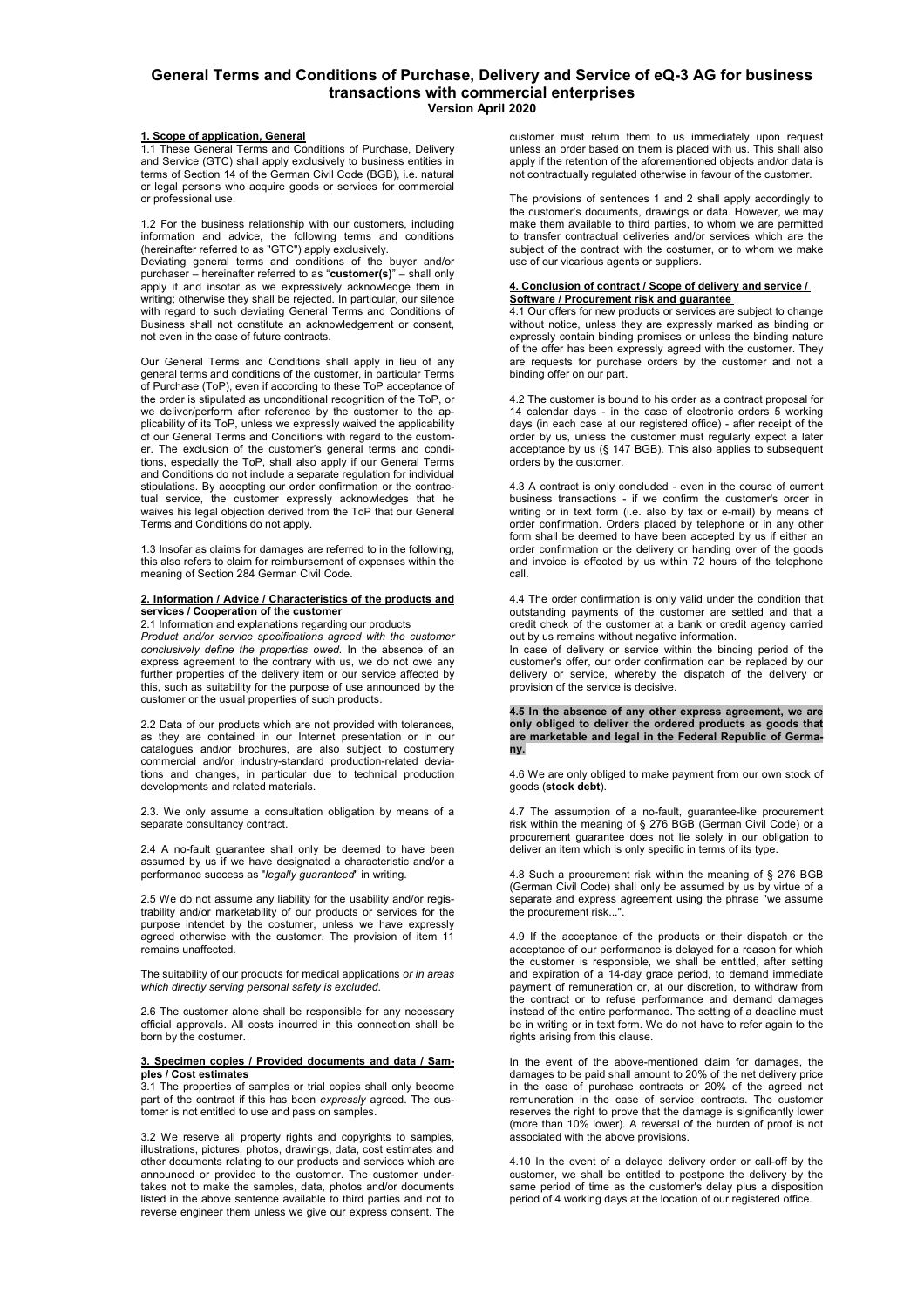As far as a purchase on call is concluded, the individual calls of the customer must, unless otherwise agreed, be distributed as evenly as possible over the call period and must be received by us at least 6 weeks before the desired delivery date. If no other express agreements have been made, the customer is obliged to accept the purchased goods in full within one year of receipt of the order confirmation. If the call-offs are not made in time, we are entitled to send a reminder for the call-offs and their allocation and to set a grace period of 14 days for the call-off and allocation, which must provide for acceptance within 4 weeks after receipt of our request. If the deadline expires unsuccessfully, we are entitled to withdraw from the contract or to claim damages instead of performance. We do not have to refer again to the rights arising from this clause. Clause 4.9 para. 2 applies accordingly.

4.11 We owe user information for our products and a product label only - unless otherwise expressly agreed in writing or text form or if we are subject to different legal regulations - in German or, at our discretion, in English.

4.12 We reserve the right to change the specification of the goods to the extent that legal requirements make this necessary, provided that this change does not result in a deterioration in quality and usability, provided that no specification has been agreed for the usual purpose and provided that suitability for a particular purpose has been agreed for this purpose, and provided that if a specification has been agreed it is complied with. If this is not possible for us due to legal or official requirements, we shall be entitled to withdraw from the unfulfilled part of the concluded contract.

4.13 We are entitled to make excess or short deliveries of up to 5% of the agreed delivery quantity.

4.14 We are further entitled to deliver products with customary deviations in quality, dimensions, weight, colour and equipment. Such goods shall be deemed to be in conformity with the contract.

4.15 If the delivery item contains software, the customer shall receive a simple irrevocable, non-exclusive right of use for the purpose of using the delivery item. However, the customer is entitled to further license this right of use exclusively for the purpose of the intended use of the delivery item if he sells or transfers the delivery item to third parties.

4.16 If the delivery item contains software, the customer has no right to receive the source code of the software, unless this has been expressly agreed upon separately between the customer and us.

4.17. If the delivery item contains software, the customer is not entitled to re-engineer the software as long as we agree to remedy defects or maintain the delivery item at normal market conditions.

4.18 The customer must ensure that the programs and documents provided by us are not accessible to third parties without our prior consent. Copies may only be made for archiving purposes as a replacement or for troubleshooting.

4.19 If the originals bear a note referring to copyright protection, this note must be affixed to the original by the customer. Unless otherwise agreed, the right of use shall be deemed granted upon delivery of the order and delivery of the programs, documentation and subsequent additions. Changes to the programs are not permitted; if programs modified by the customer or by third parties are used by us, we are not liable for damages.

*4.20.* The customer is advised that according to the current state of technical development, errors in the software program cannot be completely excluded. The customer shall examine the software immediately after delivery and notify us immediately in writing or in text form of any obvious errors, otherwise claims for breach of duty due to poor performance (warranty) are excluded. § 377 HGB remains unaffected*.* 

4.21. We only warrant that the software essentially corresponds to the description in the documentation or the specifications in the order confirmation with regard to its functionality, unless otherwise expressly agreed between the customer and us. Beyond this, we do not warrant certain properties of the software programs nor their suitability for customer purposes or customer requirements. We shall not be liable for the recovery of data unless the customer has ensured that this data can be

page 2 reconstructed with normal effort from the data material recorded in machine-readable form.

> 4.22. The Customer does not receive any user rights to the software which the Customer purchases individually or together with the products for the purpose of resale to end users. This applies to any type of software that is included with or installed on the products delivered by us to the customer. The software may not be decompiled, analysed or modified by the customer. Enclosed software must be passed on to the end customer by the customer on the unopened original data carriers.

#### **5. Delivery / Place of performance / Delivery time / Default in delivery / Packaging**

5.1 Binding delivery dates and periods must be expressly agreed. In the case of non-binding or approximate (approx., about, etc.) delivery dates and periods, we shall endeavour to comply with these to the best of our ability.

5.2 Delivery and/or performance periods shall commence upon receipt of our order confirmation by the customer, in the absence of such confirmation 3 working days at our registered office after receipt of the customer's order by us and acceptance of the same by us, but not before all details of the execution of the order have been clarified and all other prerequisites to be fulfilled by the customer have been met, in particular agreed down payments or securities and necessary cooperation has been provided in full. The same applies to delivery and performance dates. If the customer has requested changes after the order has been placed, a new reasonable delivery and/or performance period shall commence upon our confirmation of the change. A reasonable delivery period means a delivery period which corresponds to the original remaining delivery period plus the period of the change negotiations and a disposition period of 14 calendar days.

5.3 Deliveries and/or services before the expiry of the delivery and/or service period are permissible. In the case of a debt to be collected, the day of notification of readiness for dispatch shall be deemed the day of delivery, otherwise the day of dispatch of the products, in the case of a debt to be brought, the day of delivery at the agreed place of delivery.

We are entitled to make partial deliveries within the delivery period if the partial delivery is usable for the customer within the scope of the contractual purpose, if the delivery of the remaining ordered goods is ensured and if the customer does not incur any considerable additional work or additional costs as a result, unless we declare ourselves willing to assume these costs. The additional expenditure is considerable if it exceeds 5% of the net remuneration for the contractually owed performance.

5.4 If no pick-up date is specified in the order, which we must confirm or acknowledge in order to make it binding, or if the acceptance does not take place on the agreed pick-up date, we shall, at our discretion, either ship the contractual goods with a carrier commissioned by us or store the contractual goods at the customer's expense, whereby we may also use a forwarding agent or warehouse keeper. We shall invoice the customer additionally for packaging, transport and insurance costs incurred (the latter if transport insurance has been agreed) upon dispatch. The above provision shall apply accordingly if the customer is in default of acceptance.

In the event of storage, the customer shall pay a storage lump sum of 0.5% of the net remuneration per week for the stored goods. The customer reserves the right to prove that a significantly lower (more than 10% lower) cost was incurred.

# **6. Force majeure / Delivery subject to availability**

6.1 If, for reasons for which we are not responsible, we receive deliveries or services from our sub-suppliers for the performance of our contractual delivery or service owed by us, despite proper and sufficient cover before conclusion of the contract with the customer in accordance with the quantity and quality from our delivery or service agreement with the customer, that is to say, in such a way that upon fulfilment of the supplier's obligation to us we are able to fulfil the contract with the customer according to the type of goods, quantity of goods and delivery time and/or performance (congruent covering), not, not correctly or not in time or if events of force majeure of not insignificant duration (d. (i.e. with a duration of more than 7 calendar days), we shall inform our customer in writing or in text form in good time. In this case we are entitled to postpone the delivery for the duration of the hindrance or to withdraw from the contract in whole or in part due to the unfulfilled part of the contract, provided that we have complied with our aforementioned duty to inform and have not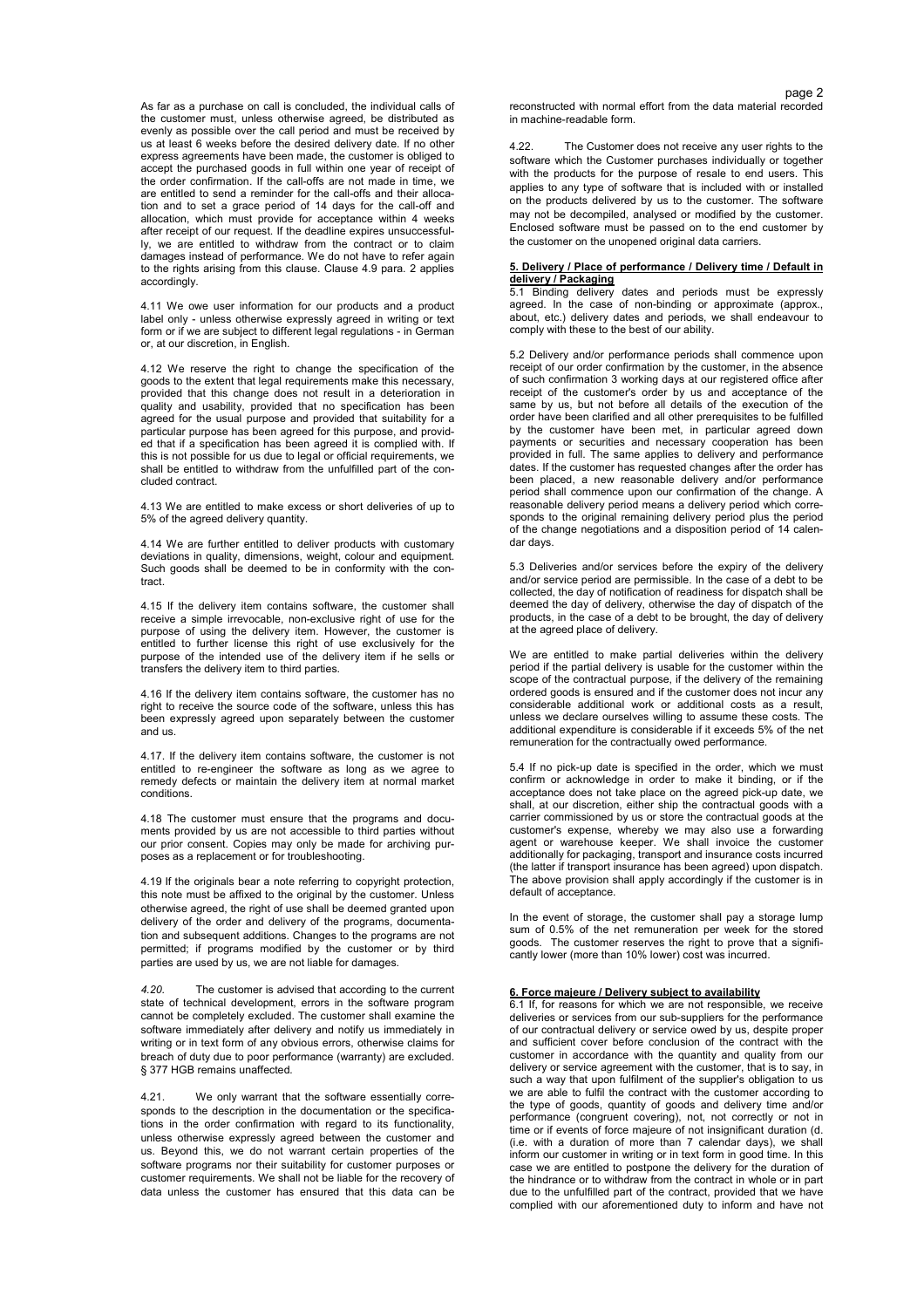assumed the procurement risk within the meaning of § 276 BGB or a delivery guarantee. Force majeure shall include strikes, lockouts, official interventions, shortages of energy and raw materials, transport bottlenecks or hindrances through no fault of our own, operational hindrances through no fault of our own - e.g. due to fire, water and machine damage - and all other hindrances which, from an objective point of view, have not been caused by our fault.

6.2 If a delivery date or a delivery period has been bindingly agreed and if the agreed delivery date or the agreed delivery period is exceeded as a result of events in accordance with .<br>Section 6.1, the customer shall be entitled to withdraw from the contract with regard to the unfulfilled part after a grace period of 14 calendar days has expired without result. Further claims of the customer, in particular those for damages, are excluded in this case.

6.3 The above provision pursuant to Section 6.2 shall apply accordingly if, for the reasons stated in Section 6.1, it is objectively unreasonable for the customer to continue to adhere to the contract even without a fixed delivery date being contractually agreed.

#### **7. Shipment / Taking of delivery**

7.1 Unless otherwise agreed in writing, delivery shall be Ex Works Incoterms 2010, and in the case of delivery to be collected or sent, the goods shall travel at the risk and expense of the customer.

7.2 If shipment is delayed with respect to the agreed date at the customer`s request or due to the customer's fault compared to the agreed date, we shall store the goods at the customer's expense and risk. Clause 5.4 para. 2 shall apply accordingly in this respect.

In this case, the notification of readiness for dispatch shall be deemed equivalent to dispatch.

7.3 If the shipment is delayed because we exercise our right of retention as a result of the customer's total or partial default of payment, or for any other reason for which the customer is responsible, the risk shall pass to the customer no later than the date of dispatch of the notification of readiness for shipment and/or performance to the customer.

# **8. Notice of defects / Breach of duty in the form of poor performance due to material defects ("warranty"), return of goods**

8.1 The customer shall notify us in writing or in text form of obvious material defects immediately, but no later than 12 calendar days after collection of the goods in the case of delivery ex works or storage location, otherwise within the aforementioned period after delivery, and of hidden material defects immediately after their discovery, the latter no later than within the warranty limitation period pursuant to Section 8.6. A notice of defect not given in due time or form shall exclude any claim of the customer arising from breach of duty due to material defects. This shall not apply in the event of wilful, grossly negligent or fraudulent conduct on our part, in the event of injury to body, life or health or in the event of the assumption of a guarantee of freedom from defects or a procurement risk in accordance with § 276 BGB (German Civil Code) within the meaning of No. 4.7 or other legally binding liability cases and in the event of a recourse claim in the supply chain (§ 478 BGB).

8.2 In addition, any defects of quality identifiable upon delivery must be notified to the delivering transport company and the written or textual recording of the defects by the latter on site must be arranged for by the customer. Failure to give notice of defects to the delivering transport company in due time or form shall exclude any claim of the customer for breach of duty due to material defects. This shall not apply in the event of fraudulent, intentional or grossly negligent action on our part, in the event of injury to body, life or health, or assumption of a procurement risk in accordance with § 276 BGB (German Civil Code) within the meaning of No. 4.6, a guarantee of freedom from defects, or liability in accordance with a legally binding liability circumstance and in the event of a recourse claim in the supply chain (§ 478 BGB).

Insofar as quantity and weight defects were already recognisable at the time of delivery in accordance with the above inspection obligations, the customer must complain about these defects upon receipt of the products to the delivering transport company and have the complaint certified in writing or in text form. A complaint not made to the transport company in due time or a certification by the transport company not in due form also excludes any claim of the customer in this respect from breach of duty due to material defects. This shall not apply in the event of

page 3 malicious, intentional, grossly negligent conduct on our part, in the event of injury to body, life or health or the assumption of a guarantee of freedom from defects, the assumption of a procurement risk in accordance with § 276 BGB (German Civil Code) in the sense of No. 4.7 or in the event of liability due to a legally binding liability circumstance and in the event of a recourse claim in the supply chain (§ 478 BGB).

> 8.3 It is the customer's responsibility to clarify, prior to the commencement of any of the aforementioned activities or any other use of the products supplied by us, by means of appropriate tests in terms of scope and methods, whether the products supplied are suitable for the purposes for which they are intended.

> 8.4 *The customer must give notice in writing or in text form immediately of any other breach of duty by us, setting a reasonable time limit for remedy, before asserting any further rights, otherwise this shall cause the customer to forfeit the rights resulting herefrom.* This shall not apply in the case of an intentional, grossly negligent or fraudulent act by us, in the event of injury to body, life or health, or the assumption of a guarantee or a procurement risk pursuant to Section 276 BGB within the meaning of para. 4.7 or a compulsory statutory basis for liability.

> 8.5 We shall remedy any defects for which the customer himself is responsible, and eliminate any unjustified complaints on behalf of and at the expense of the customer, if the customer is a merchant within the meaning of the HGB (German Commercial Code), without a separate order having to be placed by the customer.

> 8.6 Unless explicitly agreed otherwise, the period of limitation for claims arising from breach of duty due to poor performance in the form of material defects shall be 12 months, starting on the day of transfer of risk (see para. 7.3), or, in the event of refusal by the customer to accept or take delivery, from the time of notification of readiness for acceptance of the goods. This shall not apply to damage claims resulting from a guarantee, from the assumption of a procurement risk within the meaning of Section 276 BGB, claims for injury to body, life or health, a fraudulent, intentional, grossly negligent act, or if, in the cases of Section 478 BGB (recourse in the supply chain), Section 438 (1) No. 2 (buildings and objects for buildings), and Section 634a (1) No. 2 BGB (building defects), or otherwise a longer limitation period is mandatory by law. A reversal in the burden of proof is not connected to the aforesaid provision.

> 8.7 Further claims of the customer due to or in connection with defects or consequential damages, for whatever reason, shall only exist in accordance with the provisions in Section 11.

> 8.8 Our warranty (claims arising from breach of duty due to poor performance in the case of material defects) and the resulting liability is excluded, unless defects and associated damage are demonstrably due to faulty material, faulty design, or faulty execution, or faulty production materials, or, if owed, faulty instructions for use. In particular, the warranty and the resulting liability due to breach of duty due to poor performance is excluded for the consequences of incorrect use of the delivery item, unsuitable storage conditions of the same, and the consequences of chemical, electromagnetic, mechanical or electrolytic influences on the delivery item which are not inherent in the contract. The foregoing shall not apply in the event of fraudulent, grossly negligent or intentional action on our part, or injury to body, life or health, the assumption of a guarantee, a procurement risk in accordance with § 276 BGB (German Civil Code) within the meaning of No. 4.7 and or liability in accordance with a legally binding liability situation.

> Any warranty and liability shall be excluded if the customer does not observe the technical regulations or instructions for use stipulated by us in accordance with the contract concluded or our technical regulations or instructions for use specified in this respect, that the goods have not been properly installed and/or put into operation in a faultless manner, insofar as the defect is based thereon.

> 8.9 Warranty claims shall not exist in the event of insignificant (i.e. barely visible/ barely perceptible) deviations from the agreed or customary quality or usability.

> 8.10 We do not assume any warranty according to § 478BGB (recourse in the supply chain - supplier recourse) if the customer has treated or processed or otherwise changed the products delivered by us under the contract, unless this is in accordance with the contractually agreed purpose of the products.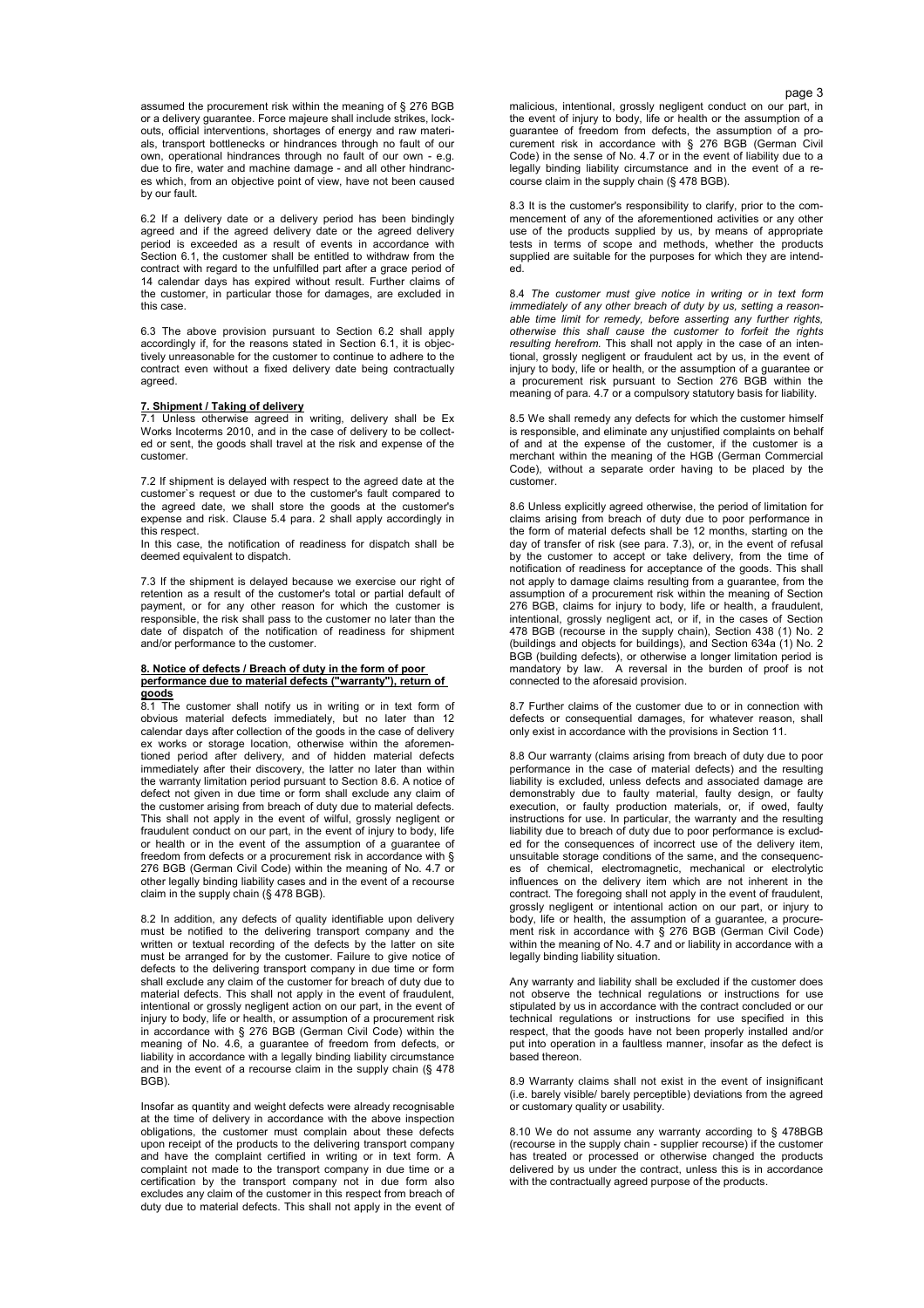8.11 The return of products is permitted solely *if an RMA number, which must be obtained from us beforehand, is indicated. Unannounced returns without an RMA number will not be accepted and will be returned to the customer at his expense.* 

# **9. Prices / Payment terms / Objection of uncertainty**

9.1 All prices are generally quoted in EURO net, excluding sea or air transport packaging, freight, postage and, if transport insurance has been agreed, insurance costs, but including loading, plus value added tax to be borne by the customer (if applicable by law) in the respective legally prescribed amount when payment is due, ex works or warehouse, plus any country-specific taxes for delivery to countries other than the Federal Republic of Germany, as well as plus customs and other fees and public charges for the delivery/service.

9.2 Insofar as taxes or duties are incurred by the customer or by us on the service provided by us (withholding tax), the customer shall exempt us from these taxes and duties.

9.3 All payments are to be made without any deduction free our bank account on the agreed dates. The customer is in default of payment upon receipt of the first reminder or without reminder 30 days after the due date and receipt of an invoice in accordance with § 286 para. 3 BGB.

9.4 Unless otherwise agreed, services which are not part of the agreed scope of delivery shall be performed by us on the basis of our currently valid general price lists for such services.

9.5 We shall be entitled to increase the remuneration unilaterally in the event of an increase in material production and/or material and/or product procurement costs, wage and ancillary wage costs, service costs, social security contributions, energy costs and costs due to environmental regulations and/or currency regulations and/or changes in customs duties and/or freight rates and/or public charges if these directly or indirectly influence the goods production or procurement costs or costs of our contractually agreed services and if there are more than 4 months between conclusion of the contract and delivery. An increase in the aforementioned sense is excluded if the cost increase for individual or all of the aforementioned factors is offset by a cost reduction for other of the aforementioned factors in relation to the total cost burden for the delivery (netting). If the aforementioned cost factors are reduced without the cost reduction being offset by an increase in other of the aforementioned cost factors, the cost reduction shall be passed on to the customer within the scope of a price reduction.

If the new price based on our right to adjust prices as stated above is 20% or higher than the original price, the customer shall have the right to rescind contracts not yet executed in full with respect to that part of the contract not yet fulfilled. The customer can, however, assert this right only immediately after notification of the increased price.

9.6 If, by way of exception, we bear the freight costs in accordance with the contract, the customer shall bear the additional costs resulting from increases in freight rates after conclusion of the contract.

9.7 Agreed payment periods run from the date of delivery.

9.8 In the case of an agreed bank transfer, the date of payment shall be the date on which the money is received by us or credited to our account or to the account of the paying agent specified by us.

9.9 *A delay in payment by the customer shall cause all payment claims arising from the business relationship with the customer to become due immediately. Irrespective of deferral agreements, bill of exchange run and instalment payment agreements, in this case all liabilities of the customer to us are due for payment without delay.*

9.10 The customer shall only have a right of retention or set-off with respect to such counterclaims that are not disputed or have been legally established. This applies accordingly if the counterclaim to be set off is in synallagma (i.e. in the reciprocal relationship between two services in the contract concluded with us) with our claim.

9.11 A right of retention can only be exercised by the customer to the extent that his counterclaim is based on the same contractual relationship.

9.12 Incoming payments will first be used to settle the costs, then the interest and finally the main claims according to their age.

Any provision of the customer to the contrary in the payment is irrelevant.

9.13 For the timeliness of the payment, no matter by what means it is made, only the date of booking on our account is decisive. In the case of payments by cheque, the day of the value date is decisive. Payments by the customer must be made in our favour free of postage and charges.

#### **10. Retention of title, attachment**

10.1 We retain title to all goods delivered by us (hereinafter referred to collectively as "reserved goods") until all our claims arising from the business relationship with the customer, including future claims arising from contracts concluded at a later date, have been settled. This also applies to a balance in our favour if individual or all of our claims are included in a current invoice (current account) and the balance has been struck.

10.2 The customer shall insure the reserved goods sufficiently, in particular against fire and theft. Claims against the insurance company arising from a case of damage to the reserved goods are hereby assigned to us in the amount of the value of the reserved goods.

10.3 The customer is entitled to resell the delivered products in the ordinary course of business. He is not permitted to make other dispositions, in particular pledging or granting of security ownership. If the goods subject to retention of title are not immediately paid for by the third party purchaser upon resale, the customer is obliged to resell only under retention of title. The right to resell the reserved goods shall automatically lapse if the customer ceases payment or defaults on payment to us.

10.4 The customer hereby assigns to us all claims, including securities and ancillary rights, which accrue to him from or in connection with the resale of goods subject to retention of title against the end customer or against third parties. He may not make any agreement with his customers which exclude or impair our rights in any way or which nullify the advance assignment of the claim. In the event of the sale of goods subject to retention of title with other items, the claim against the third party purchaser shall be deemed assigned in the amount of the delivery price agreed between us and the customer, unless the amounts attributable to the individual goods can be determined from the invoice.

10.5 The customer remains entitled to include the claim assigned to us until revocation by us, which is permissible at any time. At our request, he shall be obliged to provide us immediately with all information and documents necessary for the collection of assigned claims and, unless we do so ourselves, to inform his customers immediately of the assignment to us.

10.6 If the customer includes claims from the resale of reserved goods in a current account relationship existing with his customers, he hereby assigns to us a recognized final balance in his favour in the amount of the sum corresponding to the total amount of the claim from the resale of our reserved goods included in the current account relationship

10.7 If the customer has already assigned claims arising from the resale of the products delivered or to be delivered by us to third parties, in particular on the basis of real or unreal factoring, or has entered into other agreements on the basis of which our current or future security interests pursuant to Section 10 may be impaired, the customer shall notify us of this without delay. In the event of fake factoring, we shall be entitled to withdraw from the contract and demand the return of products already delivered. The same shall apply in the case of genuine factoring if the Customer cannot freely dispose of the purchase price of the claim under the contract with the factor.

10.8 In the event of any breach of contract for which the Customer is responsible, in particular in the event of default in payment, we shall be entitled to take back all reserved goods after withdrawal from the contract. In this case the customer is obliged to surrender the goods without further ado. In order to determine the stock of the goods delivered by us, we may enter the business premises of the customer at any time during normal business hours. Taking back the reserved goods shall only constitute a withdrawal from the contract if we expressly declare this in writing or if mandatory legal provisions provide for this. The customer must inform us immediately in writing of all access by third parties to goods subject to retention of title or claims assigned to us.

10.9 If the value of the securities existing for us in accordance with the above provisions exceeds the secured claims by more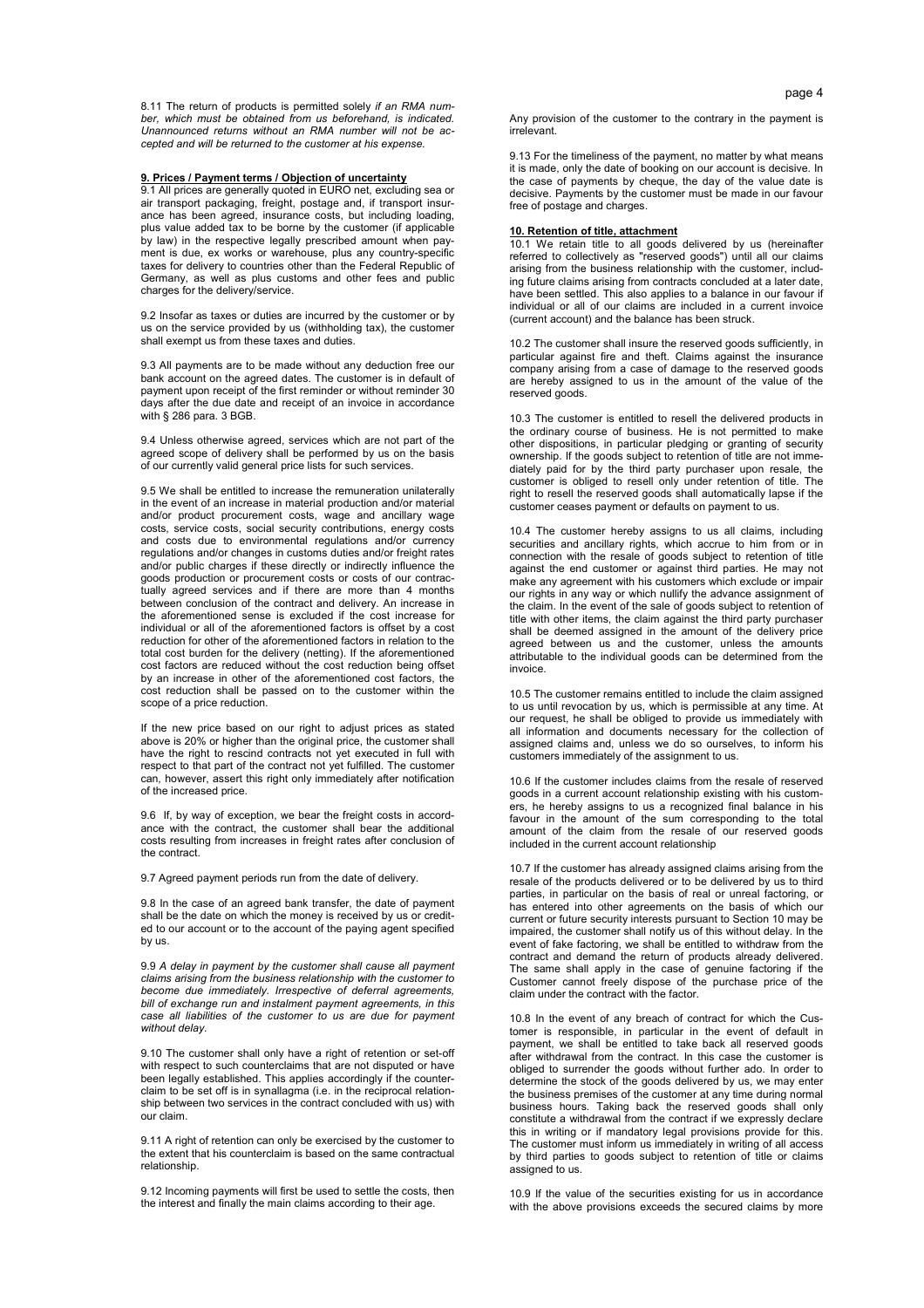than 10% in total, we are obliged to release securities of our choice at the customer's request.

10.10 Processing and handling of the reserved goods shall be carried out for us as manufacturer, without, however, obligating us. If the reserved goods are processed or inseparably combined with other items not belonging to us, we shall acquire coownership of the new item in the ratio of the net invoice amount of our goods to the net invoice amounts of the other processed or combined items. If our goods are combined with other movable objects to form a uniform object, which is to be regarded as the main object, the customer hereby assigns to us the coownership in the same proportion. The customer shall keep the property or co-ownership in safekeeping for us free of charge. The rights of co-ownership arising from this shall be deemed to be reserved goods. At our request, the customer is obliged at any time to provide us with the information required to pursue our ownership or co-ownership rights.

10.11 If, in the case of deliveries to foreign countries, certain measures and/or declarations are required on the part of the customer in the importing country in order for the abovementioned reservation of title or the other rights described there to become effective, the customer must notify us of this in writing or in text form and must carry out or make such measures and/or declarations immediately at his own expense. We shall cooperate in this to the necessary extent.

10.12 In the event of attachments or other interventions by third parties, the customer must notify us immediately in writing so that we can take legal action in accordance with § 771 ZPO (German Code of Civil Procedure). Insofar as the third party is not in a position to reimburse us for the court and out-of-court costs of an action pursuant to § 771 ZPO, the customer shall be liable to us for the loss incurred by us.

# **11. Exclusion / Limitation of liability**

11.1 Subject to the following exceptions, we shall *not* be liable, in particular not for claims of the customer for damages or reimbursement of expenses - irrespective of the legal grounds - in the event of a breach of obligations arising from the contractual relationship.

11.2 The above exclusion of liability according to clause 11.1 shall not apply:

- for own intentional or grossly negligent breach of duty and intentional or grossly negligent breach of duty by legal representatives or vicarious agents:

- for the breach of material contractual obligations; "Material contractual obligations" are those whose fulfilment characterises the contract and on which the customer may rely.

-in case of injury to body, life and health also by legal representatives or vicarious agents;

- insofar as we have assumed the guarantee for the quality of our goods or the existence of a performance success, or a procurement risk according to § 276 BGB (German Civil Code) in the sense of No. 4.7;

- in the case of liability according to legally binding liability statutes, in particular according to the Product Liability Act.

11.3 In the event that we or our vicarious agents are only guilty of slight negligence and there is no case of the above item 11.2, there 3, 4 and 5 indent, we shall be liable, even in the event of a breach of material contractual obligations, only for the foreseeable damage typical of the contract.

11.4 Our liability is limited to a maximum liability amount of EUR 1,000,000.00 for each individual case of damage. This does not apply if we are charged with malice, intent or gross negligence, for claims due to injury to body, life or health as well as in the case of a claim based on a tortious act or on an expressly assumed guarantee or the assumption of a procurement risk in accordance with § 276 BGB (German Civil Code) in the sense of item 4.7 or in cases of legally mandatory deviating higher liability sums. Any further liability is excluded.

11.5 The exclusions or limitations of liability pursuant to the above clauses 11.1 to 11.4 and clause 11.6 shall apply to the same extent in favour of our executive bodies, our executive and non-executive employees and other vicarious agents and our subcontractors.

11.6 Customer claims for damages arising from this contractual relationship may only be asserted within a preclusive period of one year from the start of the statutory limitation period. This shall not apply if we are guilty of intent or gross negligence, for

page 5 claims due to injury to body, life or health, as well as in the event of a claim based on a tortious act or an expressly assumed guarantee or the assumption of a procurement risk in accordance with § 276 BGB (German Civil Code) in the sense of item 4.7, or in the event that a longer period of limitation is mandatory by law.

> 11.7 A reversal of the burden of proof is not associated with the above provisions.

## **12. Place of performance / Place of jurisdiction / Applicable law**

12.1 The place of performance for all contractual obligations shall be the registered office of our company, with the exception of the case of assumption of a debt to be discharged at the place of performance or other agreement. The place of payment for the customer is the registered office of our company.

12.2 Exclusive place of jurisdiction for all disputes is - insofar as the customer is a merchant in the sense of the German Commercial Code - the registered office of our company.

12.3 The law of the Federal Republic of Germany shall apply exclusively to all legal relations between the customer and us, in particular excluding the UN Convention on Contracts for the International Sale of Goods (CISG).

### **13. Industrial, property rights, licences**

**13.1 Unless otherwise agreed, we shall only be obliged to deliver in the Federal Republic of Germany free of industrial property rights and copyrights of third parties.** 

If a third party asserts justified claims due to the infringement of industrial property rights by products delivered by us to the customer, we shall be liable to the customer within the time limit specified in clause 8.6 as follows:

- We shall, at our option, first attempt to obtain a right of use for the deliveries concerned at our expense, or modify the delivery item in such a way that the property right is not infringed, or replace it, provided that the contractually agreed properties are observed. If we are able to do so, or if we refuse to do so, the customer shall be entitled to his statutory rights, which shall, however, be determined by the contract and these General Terms of Delivery and Order.

- The customer shall only be entitled to rights against us in the event of an infringement of industrial property rights by our delivery items if he informs us immediately in writing or in text form about the claims asserted by third parties, does not acknowledge an infringement and all defensive measures and settlement negotiations are reserved to us.

- If the customer ceases to use the products in order to minimise damages or for other important reasons, he is obliged to inform the third party that the cessation of use does not constitute an acknowledgement of an infringement of property rights.

- If the customer is sued by third parties for infringement of property rights as a result of the use of the products supplied by us, the customer undertakes to inform us of this immediately and to give us the opportunity to participate in any legal dispute. The customer shall support us in every way in the conduct of such legal dispute. The customer must refrain from actions which could impair our legal position.

13.2 Claims of the customer are excluded if he is responsible for the infringement of property rights. Claims of the customer are also excluded if the infringement of the property right is caused by special specifications of the customer, by an application not foreseeable by us, or by the fact that the products are modified by the customer or used together with products not supplied by us which do not correspond to the intended use, insofar as the infringement of the property right is based on this.

13.3 The customer shall be granted the right to use the services in accordance with the contract if he duly fulfils his contractual obligations.

All copyrights, patents or other industrial property rights shall remain with us, unless expressly agreed otherwise. Insofar as inventions capable of being protected by industrial property rights are created by us in the course of the execution of the contract, we shall grant the customer a non-exclusive and nontransferable right of use on economically preferred terms. The customer's right to receive all rights relating to the invention in the event that the invention is a main contractual obligation on our part remains unaffected.